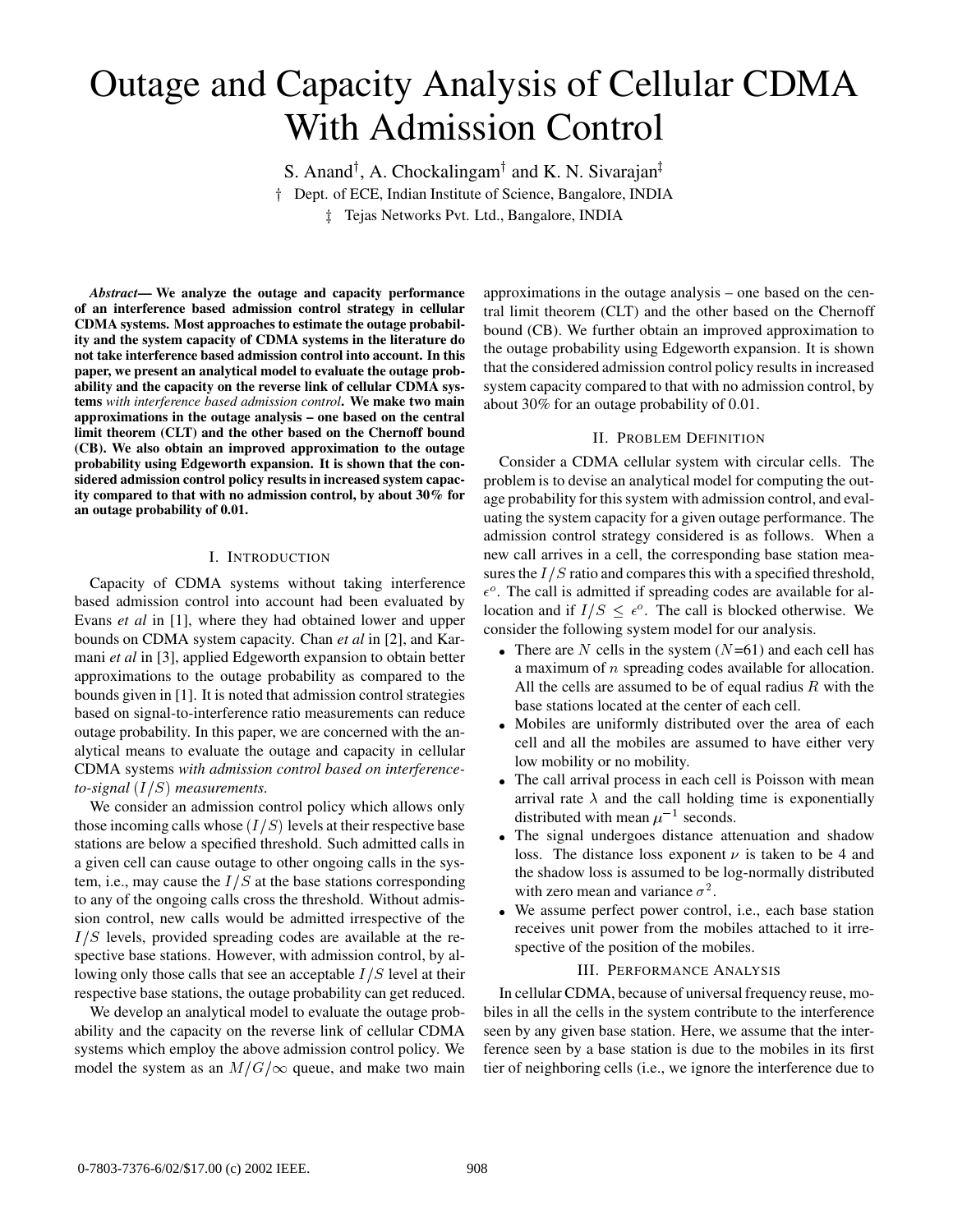cells other than the first tier neighboring cells as negligible<sup>1</sup>). In an N-cell CDMA system, for a given cell  $k, 1 \le k \le N$ , let  $S_k$ denote the set of cells that includes cell  $k$  and its neighboring cells.

Let  $\Delta_{ik}$  denote the number of active mobiles in  $i^{th}$  neighboring cell to the  $k^{th}$  cell,  $1 \leq i \leq 6, 1 \leq k \leq N$ . The total number of interferers  $\Delta'_k$  seen by cell k is then given by  $\Delta'_k = \Delta_{kk} + \Delta_k$ , where  $\Delta_k$  is the number of interfering mobiles to cell  $k$  from all neighbors of cell  $k$ , given by  $\Delta_k = \sum_{\substack{i \in S_k \\ i \neq k}} \Delta_{ik}$ , and  $\Delta_{kk}$  is the number of active mobiles in cell  $k$  when a new call arrives. A cell with a maximum of *n* spreading codes can be modeled as an  $M/G/n/n$  loss system with  $\Delta_{kk}$  as the queue length process. Accordingly, the probability mass function of  $\Delta_{kk}$  is given by [7]

$$
\Pr\{\Delta_{kk} = m\} = \begin{cases} \frac{e^{mt}}{\sum_{l=0}^{n} \frac{e^{l}}{l!}} & 0 \leq m \leq n, \\ 0 & \text{otherwise,} \end{cases}
$$
 (1)

where  $\rho = \lambda / \mu$ ,  $\lambda$  is the mean call arrival rate in a cell and  $\mu^{-1}$ is the mean call holding time.

Let  $M_{ij} = (r_{m_{ij}}, \theta_{m_{ij}})$  denote the co-ordinates of the  $j^{th}$   $r_{out}^*$ . mobile in the *i*<sup>th</sup> cell, and let  $B_i = (r_{b_i}, \theta_{b_i})$  denote the coordinates of the base station of cell *i*. Let  $D(M_{ij}, B_i)$  denote the distance between mobile  $m_{ij}$  and base station  $b_i$ . Hence,

$$
D\left(M_{ij}, B_i\right) = \sqrt{r_{b_i}^2 + r_{m_{ij}}^2 - 2r_{b_i}r_{m_{ij}}\cos\left(\theta_{m_{ij}} - \theta_{b_i}\right)}.
$$
 (2)

Let  $I'_k(\Delta'_k)$  be the  $I/S$  experienced at the base station of cell  $k$ . The interference  $I$  is due to the mobiles present in cell  $k$  itself as well as the mobiles present in the neighboring cells to cell k. If we denote the  $I/S$  at the base station of cell k due to those  $\Delta_k$  mobiles not present in cell k (or present in the neighboring cells to cell k) as  $I_k(\Delta_k)$ , then, with perfect power control,  $I'_k(\Delta'_k)$  is given by

$$
I'_k(\Delta'_k) = \Delta_{kk} + I_k(\Delta_k),\tag{3}
$$

$$
I_k\left(\Delta_k\right) = \sum_{\substack{i \in S_k \\ i \neq k}} \sum_{j=1}^{\Delta_{ik}} \frac{D^4\left(M_{ij}, B_i\right) 10^{-\frac{\psi_{ji}}{10}}}{D^4\left(M_{ij}, B_k\right) 10^{-\frac{\psi_{jk}}{10}}},\tag{4}
$$

where  $\psi_{ii}$  denotes a normally distributed random variable with zero mean and variance  $\sigma^2$ , which corresponds to the shadow loss from mobile  $j$  to the base station of cell  $i$ . Note that  $I_k(\Delta_k)$  is conditioned on the number of interferers in the neighboring cells,  $\Delta_k$ , and the location of the interferers in the neighboring cells. Therefore,  $I_k(\Delta_k)$  needs to be averaged over the number of interferers and their locations (as will be done later in Eqns. (18), (25) and (34)).

#### *A. Outage without Admission Control*

The outage probability in a CDMA system without the  $I/S$ based admission control is given by

$$
p_{out}(\epsilon^o, \Delta'_k) = \Pr\{I'_k(\Delta'_k) > \epsilon^o\}.
$$
 (5)

<sup>1</sup> Henceforth, we use the term neighboring cells to mean the first tier of cells around the cell-of-interest.

We first compute the outage probability conditioned on  $\Delta_{kk}$ and then average over  $\Delta_{kk}$ . We define  $\epsilon = \epsilon^{\circ} - \Delta_{kk}$ . Hence, the outage probability conditioned on  $\Delta_{kk}$  when there is no  $I/S$ based admission control,  $p_{out}(\epsilon)$ , is given by

$$
p_{out}(\epsilon) = \sum_{T} \Pr\left\{I_k(T) > \epsilon\right\} \Pr\left\{\Delta_k = T\right\}.
$$
 (6)

Thus, for CDMA systems with no admission control, the outage probability averaged over  $\Delta_{kk}$ , is given by

$$
p_{out}(\epsilon^o) = \sum_{T_k=0}^{n} p_{out}(\epsilon) \Pr{\Delta_{kk} = T_k}.
$$
 (7)

### *B. Outage with Admission Control*

With  $I/S$  based admission control, we are interested in the probability that a new call arriving in cell  $i$  causes an outage in cell k. The outage probability conditioned on  $\Delta_i$ ,  $\Delta_k$  and  $\Delta_{kk}$ , denoted as  $p_{out}^*(\Delta_i, \Delta_k, \epsilon)$ , can be written as

$$
p_{out}^*(\Delta_i, \Delta_k, \epsilon) = \Pr\left\{I_k(\Delta_k) > \epsilon | I_i(\Delta_i) \leq \epsilon, I_k(\Delta_k - 1) \leq \epsilon\right\}.
$$
 (8)

The above equation gives the probability that a newly admitted call in cell *i* (because of  $I_i(\Delta_i) \leq \epsilon$ ) causes an outage in cell  $k(I_k(\Delta_k) > \epsilon)$  given that there was no outage in cell k before admitting the new call in cell  $i$   $(I_k(\Delta_k - 1) \leq \epsilon)$ . We assume that  $I_i(\Delta_i)$  is statistically independent of  $I_k(\Delta_k)$  to simplify the analysis. Hence,  $p_{out}^*(\Delta_i, \Delta_k, \epsilon)$  becomes independent of the cell  $i$  in which the call arrives, and hence can be denoted by  $p_{out}^*(\Delta_k, \epsilon)$ , which can be written as

$$
p_{out}^*(\Delta_k, \epsilon) = \Pr\left\{I_k(\Delta_k) > \epsilon | I_k(\Delta_k - 1) \le \epsilon\right\}.
$$
 (9)

Averaging over  $\Delta_k$ , the outage probability conditioned on  $\Delta_{kk}$ ,  $p_{out}^*(\epsilon)$ , is given by

$$
p_{out}^*(\epsilon) = 1 - \prod_{\substack{i \in S_k \\ i \neq k}} \left[ 1 - \sum_T p_{out}^*(T, \epsilon) \Pr\{\Delta_k = T\} \right].
$$
 (10)

To compute Pr  $\{\Delta_k = T\}$  in the above equation, we model the system as an  $M/G/\infty$  queue. Note that a more accurate model for the system is an  $M/G/c/c$  loss model where c denotes the maximum possible interferers from the neighboring cells to cell  $k$ . However, since  $c$  is typically large in a CDMA system, we can approximate the system by an  $M/G/\infty$  queue. The number of interferers  $\Delta_k$  is then the queue length process of an  $M/G/\infty$  queue and hence, is a Poisson random variable [7]. Therefore, defining  $\hat{\rho} = N_k \rho$ , where  $N_k$  is the number of neighboring cells to cell  $k$  ( $N_k = 6$ ),

$$
\Pr\left\{\Delta_k = T\right\} = \frac{e^{-\hat{\rho}}\hat{\rho}^T}{T!}.
$$
\n(11)

Finally, the outage probability in Eqn. (10) is averaged over  $\Delta_{kk}$  (whose probability mass function is given in Eqn. (1)) to obtain

$$
p_{out}^*(\epsilon^o) = \sum_{T_k=0}^n p_{out}^*(\epsilon) \Pr{\Delta_{kk} = T_k}.
$$
 (12)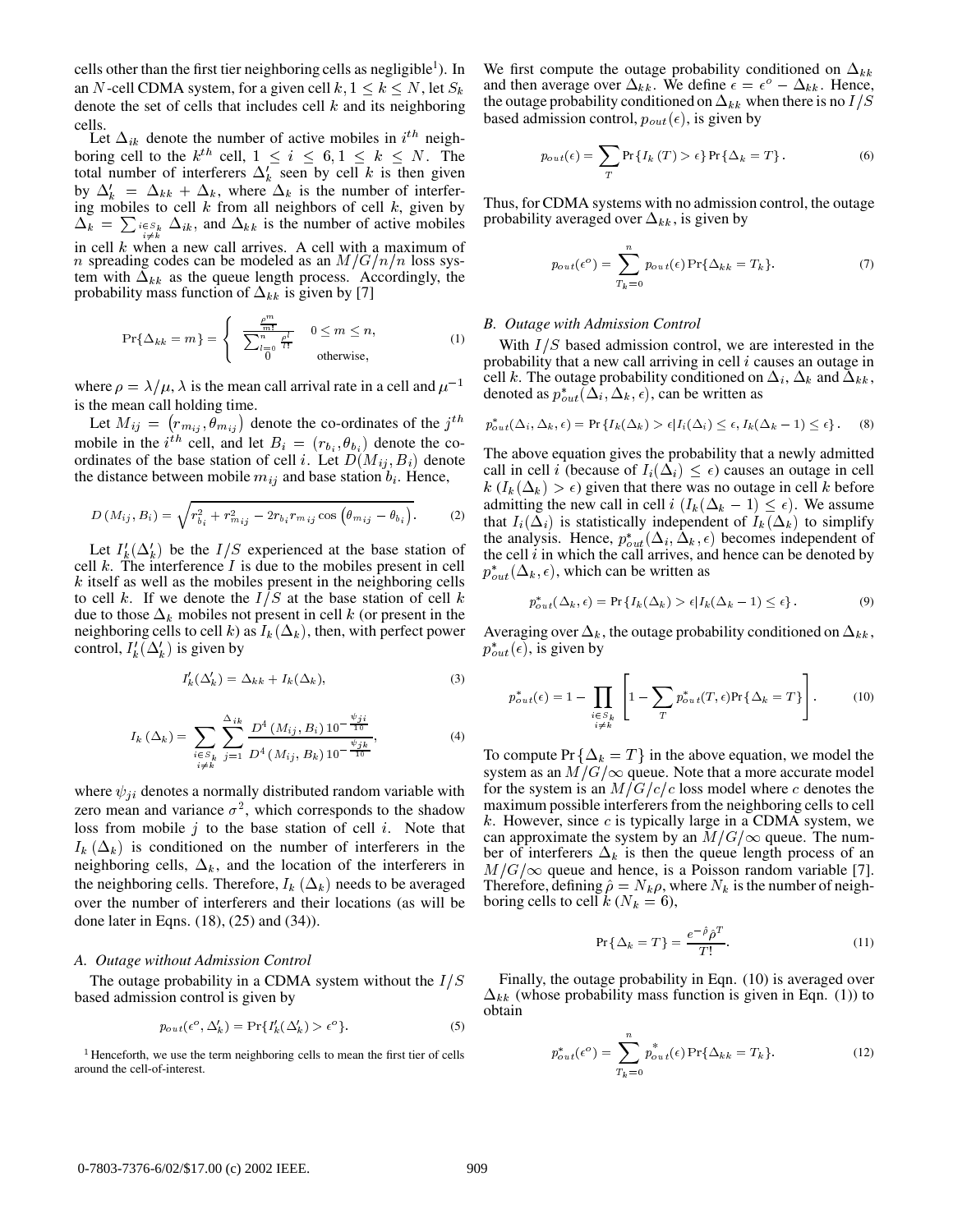It is noted that the key step in the outage probability computation in the above is the evaluation of Eqn. (9). In order to evaluate Eqn. (9), we need to compute the joint probability

$$
P_{joint} = \Pr\left\{I_k(\Delta_k) > \epsilon, I_k(\Delta_k - 1) \le \epsilon\right\},\tag{13}
$$

and the marginal probability

$$
P_{marginal} = \Pr\left\{ I_k(\Delta_k - 1) \le \epsilon \right\}.
$$
 (14)

To evaluate the marginal probability in Eqn. (14), we use approximations based on central limit theorem (CLT) and Chernoff bound (CB). To evaluate the joint probability in Eqn. (13), one can model the random process  $I_k(\Delta_k)$  as a continuous state space Markov chain, which can be solved by the theory of random walks given in [4]. However, this approach tends to be complex. Hence, we adopt a simpler method which uses the approximation made in the evaluation of the marginal probability in Eqn. (14). The CLT and CB approximations are illustrated in the following subsections.

*1) Approximation using CLT:* In order to evaluate the cdf of  $I_k(\Delta_k - 1)$  in Eqn. (14), we approximate the summation in Eqn. (4) by a normal random variable with mean  $\mu_{\Delta_k-1}$  and variance  $\sigma_{\Delta_k-1}^2$ , given by

$$
\mu_{\Delta_k - 1} = \sum_{\substack{i \in S_k \\ i \neq k}} \sum_{j=1}^{\Delta_{ik}} e^{\left(-a\mu_{ik}^{(j)} + 2a^2\sigma^2\right)}, \tag{15}
$$

$$
\sigma_{\Delta_k - 1}^2 = \sum_{\substack{i \in S_k \\ i \neq k}} \sum_{j=1}^{\Delta_{ik}} e^{\left(-2a\mu_{ik}^{(j)} + 2a^2\sigma^2\right)} (e^{2a^2\sigma^2} - 1),\tag{16}
$$

where  $a = \frac{\ln(10)}{10}, \sum_{\substack{i \in S_k \\ i \neq k}} \Delta_{ik} = \Delta_k - 1$ , and

$$
\mu_{ik}^{(j)} = 10 \log_{10} \frac{D^4 \left( M_{ij}, B_i \right)}{D^4 \left( M_{ij}, B_k \right)}.
$$
\n(17)

Averaging over the location of the interferers, Pr  $\{I_k(\Delta_k - 1) > \epsilon\}$  is given by,

$$
\Pr\{I_k(\Delta_k - 1) > \epsilon\} = \int \cdots \int \left(\frac{1}{\pi R^2}\right)^6
$$
\n
$$
Q\left(\frac{\epsilon - \mu_{\Delta_k - 1}}{\sigma_{\Delta_k - 1}}\right) r_1 \cdots r_6 dr_1 d\theta_1 \cdots dr_6 d\theta_6,
$$
\n(18)

where  $Q(x) = \frac{1}{\sqrt{2}} \int_{x}^{\infty} e^{-\frac{x^{2}}{2}} dx$  $\int_x^{\infty} e^{-\frac{y^2}{2}} dy$ . Since the mobile locations are independent of each other, the averaging over the location of the interferers can be obtained by replacing the mean of the normal random variable in Eqn. (15) by

$$
\mu_{\Delta_k - 1} = (\Delta_k - 1)e^{-a\mu_{ik}^{(j)} + 2a^2\sigma^2},
$$
\n(19)

and the variance in Eqn. (16) by

$$
\sigma_{\Delta_k - 1}^2 = (\Delta_k - 1)e^{-2a\mu_{ik}^{(j)} + 2a^2\sigma^2} (e^{2a^2\sigma^2} - 1).
$$
 (20)

We can evaluate the marginal probability Pr  $\{I_k(\Delta_k) > \epsilon\}$  in a similar manner. This completes the evaluation of the marginal probability in Eqn. (14) using CLT.

Next, we proceed to obtain the joint probability in Eqn. (13) using CLT as follows. Here,  $I_k(\Delta_k - 1)$  and  $I_k(\Delta_k)$  are jointly normal with a correlation coefficient r. If  $f_{\Delta_k}(x, y)$  is the joint pdf of  $I_k(\Delta_k - 1)$  and  $I_k(\Delta_k)$ , then

$$
f_{\Delta_k}(x,y) = \frac{1}{2\pi\sigma_1\sigma_2\sqrt{(1-r^2)}}e^{-\frac{1}{2(1-r^2)}\left[\frac{\hat{\sigma}_2^2}{\sigma_1^2} - \frac{2r\hat{x}\hat{y}}{\sigma_1\sigma_2} + \frac{\hat{y}^2}{\sigma_2^2}\right]},
$$
 (21)

where  $\hat{x} = x - \mu_{\Delta_k}, \hat{y} = y - \mu_{\Delta_k - 1}, \sigma_1 = \sigma_{\Delta_k}$  and  $\sigma_2 =$  $\sigma_{\Delta_k-1}$ . The correlation coefficient, r, is defined as

$$
r = \frac{E\left[I_k(\Delta_k - 1)I_k(\Delta_k)\right] - \mu_{\Delta_k}\mu_{\Delta_k - 1}}{\sigma_{\Delta_k}\sigma_{\Delta_k - 1}}.\tag{22}
$$

We can rewrite  $I_k(\Delta_k)$  in Eqn. (4) as

$$
I_k(\Delta_k) = I_k(\Delta_k - 1) + X_{ik}^{(j)},
$$
\n(23)

where

$$
X_{ik}^{(j)} = \frac{D^4(M_{ij}, B_i)10^{-\frac{\psi_{jk}}{10}}}{D^4(M_{ij}, B_k)10^{-\frac{\psi_{jk}}{10}}}
$$
(24)

denotes the  $I/S$  brought in by the newly arriving call which we say, without loss of generality, as the  $j<sup>th</sup>$  mobile in cell i. From Eqns. (23) and (24), we can evaluate  $E[I_k(\Delta_k)I_k(\Delta_k - 1)]$ in Eqn. (22) by using the fact that  $X_{ik}^{(J)}$  and  $I_k(\Delta_k - 1)$  are statistically independent. Conditioned on the location of the newly arriving call,  $X_{ik}^{(j)}$  is a log-normally distributed random  $i_k^{(j)}$  is a log-normally distributed random variable of the form  $X_{ik}^{(j)} = 10^{-\frac{\Omega_{ik}^{(j)}}{10}}$ , where  $\Omega_{ik}^{(j)}$  is normally distributed with mean  $10 \log_{10} \frac{D^4(M_{ij}, B_i) 10^{-\frac{\gamma_{ij}}{10}}}{\psi_{ik}}$  and v  $\frac{D^4(M_{ij}, B_i)10^{-10}}{D^4(M_{ij}, B_k)10^{-\frac{\psi_{jk}}{10}}}$  and variance  $2\sigma^2$ . Hence, by using the CLT approximation on  $I_k(\Delta_k)$  and

 $I_k(\Delta_k - 1)$ , we can evaluate Eqn. (13) from Eqns. (21), (22), (23) and (24), as

$$
\Pr\left\{I_k(\Delta_k) > \epsilon, I_k(\Delta_k - 1) \le \epsilon\right\} = \left(\frac{1}{\pi R^2}\right)^6 \int \cdots \int \qquad (25)
$$
\n
$$
\int_{\epsilon}^{\infty} \int_{-\infty}^{\epsilon} f_{\Delta_k}(x, y) r_1 \cdots r_6 dy dx dr_1 d\theta_1 \cdots dr_6 d\theta_6.
$$

Finally, we substitute the values obtained from Eqns. (18) and (25) in Eqns. (9), (10) and (12) and compute the outage probability.

*2) Approximation using Chernoff Bound:* In this subsection, we present another approximation to evaluate the marginal Pr  $\{I_k(\Delta_k - 1) > \epsilon\}$ , by applying the Chernoff bound in Eqn. (4). For a set of m i.i.d random variables  $\{Z_i\}$ ,  $1 \le i \le m$ , the Chernoff bound is given by [5],

$$
\Pr\left\{\sum_{i=1}^{m} Z_i > \Gamma\right\} \le e^{-ml\left(\frac{\Gamma}{m}\right)},\tag{26}
$$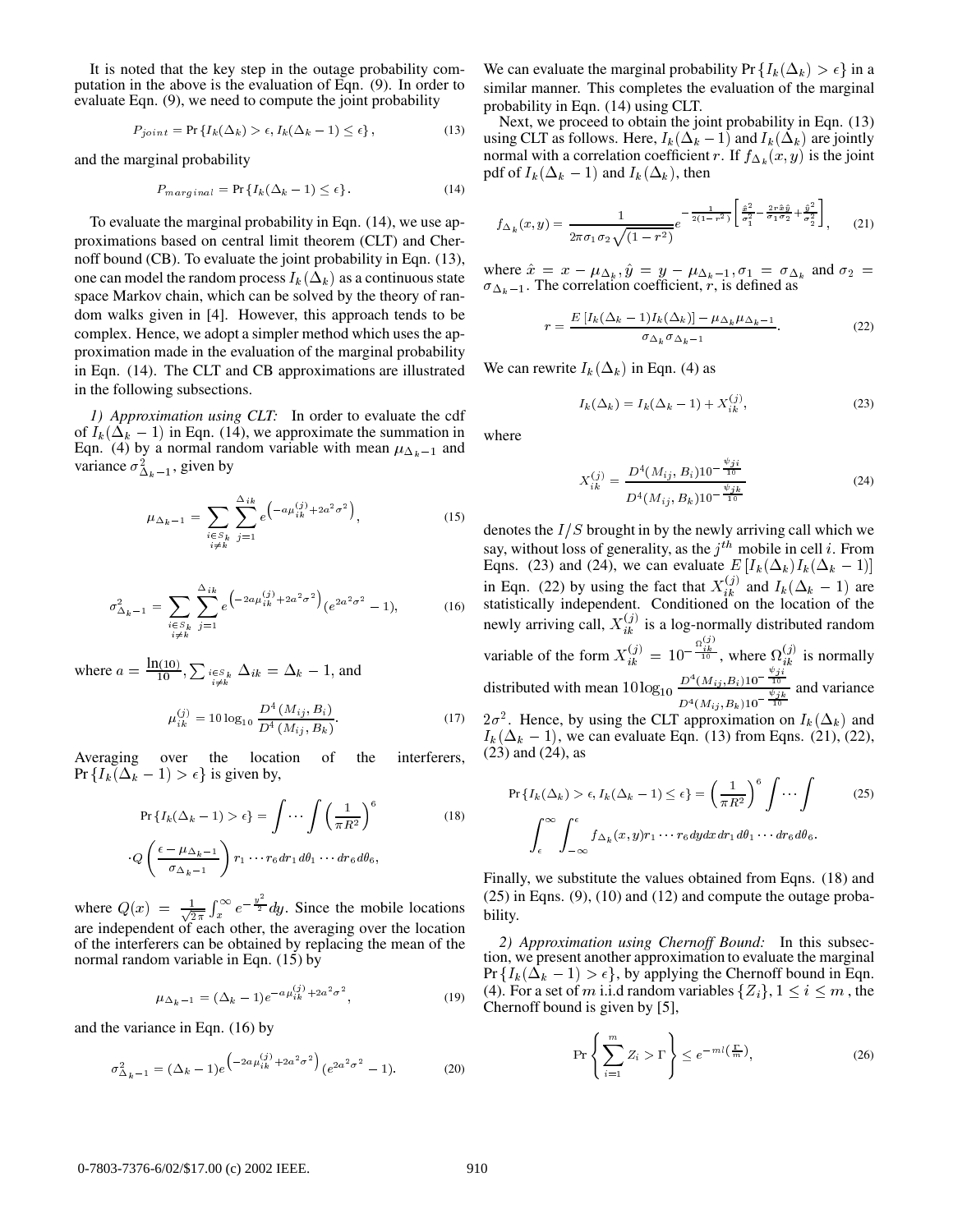where  $l\left(\frac{\Gamma}{m}\right) = \sup_s [s\Gamma - \chi(s)]$  and  $\chi(s) = \ln\left(E\left\{e^{sZ_1}\right\}\right)$  U is known as the logarithm of the moment generating function (LMGF). Here, we use the equality condition in Eqn. (26) as an approximation to obtain Pr  $\{I_k(\Delta_k - 1) > \epsilon\}$ . To obtain this approximation, we need to evaluate the pdf of  $I_k(\Delta_k)$  in Eqn. (4). Each term in the summation in Eqn. (4) is a log-normal random variable of the form  $10\overrightarrow{10}$  where  $\xi$  is a normal random variable with mean  $\mu_{ik}^{(j)}$  given by Eqn. (17) and variance  $2\sigma^2$ . Hence, by assuming  $I_j$  and  $I_k$  to be independent for  $j \neq k$ , The ration- $I_k(\Delta_{k-1})$  can be approximated to follow a log-normal distribution of the form  $10^{-\frac{32}{10}}$  where  $\Omega$  is normally distributed with mean  $\hat{\mu}_{\Delta_k-1}$  dB and standard deviation  $\hat{\sigma}_{\Delta_k-1}$  dB. We apply the Fenton's method [6] (i.e., approximate the sum of independent log-normal r.v's by a log-normal r.v) to obtain the expressions for  $\hat{\mu}_{\Delta_k-1}$  and  $\hat{\sigma}^2_{\Delta_k-1}$ , as

$$
\hat{\sigma}_{\Delta_k - 1}^2 = \frac{1}{a^2} \ln \left[ \frac{1 + e^{2a^2 \sigma^2} (e^{2a^2 \sigma^2} - 1)\eta}{e^{2a^2 \sigma^2} \zeta^2} \right],
$$
\n(27)

$$
\hat{\mu}_{\Delta_k - 1} = \frac{1}{2a} \frac{e^{a^2 (\hat{\sigma}_{\Delta_k - 1}^2 - 2\sigma^2)}}{\zeta^2},
$$
\n(28)

where  $\eta = \sum_{\substack{i \in S_k \\ i \neq k}} \sum_{j=1}^{\Delta_{ik}} e^{-2a\mu_{ik}^{ij}}$ , and  $\zeta =$  where if  $\hat{x}$ .  $\sum_{\substack{i \in S_k \ i \neq k}} \sum_{j=1}^{\Delta_{ik}} e^{-a \mu_{ik}^{S'}}$ 

Following a similar argument as in Section III-B.1, we can use the approximations  $\sum_{i \in S_k} \sum_{j=1}^{\Delta_{ik}} e^{-2a\mu_{ik}^{(j)}} = (\Delta_k (1)e^{-2a\mu_{ik}^{(y)}},$  and  $\sum_{\substack{i\in S_k \ i\neq k}} \sum_{j=1}^{\Delta_{ik}} e^{-a\mu_{ik}^{(y)}} = (\Delta_k - 1)e^{-a\mu_{ik}^{(y)}}$  to compute  $\hat{\mu}_{\Delta_k-1}$  and  $\hat{\sigma}^2_{\Delta_k-1}$  in Eqns. (27) and (28). From these values we obtain the LMGF  $\chi(s)$ , using which the marginal in Eqn. (14) can be evaluated.

Next, to evaluate the joint probability in Eqn. (13), we use the Fenton's method of approximating sum of log-normals by a log-normal [6]. We rewrite Eqn. (13) as

$$
\Pr\left\{\tilde{I}_k(\Delta_k) > \epsilon_{\text{dB}}, \tilde{I}_k(\Delta_k - 1) \le \epsilon_{\text{dB}}\right\},\tag{29}
$$

where  $\epsilon_{dB}$  = 10 log<sub>10</sub>( $\epsilon$ ),  $I_k(\Delta_k)$  = 10 log<sub>10</sub>  $I_k(\Delta_k)$  and  $I_k(\Delta_k - 1) = 10 \log_{10} I_k(\Delta_k - 1)$ . Since  $I_k(\Delta_k)$  and  $I_k(\Delta_k - 1)$  are log-normal,  $I_k(\Delta_k - 1)$  and  $I_k(\Delta_k)$  are jointly normal with correlation coefficient  $\hat{r}$ , given by

$$
\hat{r} = \frac{E\left[\tilde{I}(\Delta_k - 1)\tilde{I}(\Delta_K)\right] - \mu_{\Delta_k - 1}\mu_{\Delta_k}}{\sigma_{\Delta_k - 1}\sigma_{\Delta_k}}.\tag{30}
$$

To evaluate the expectation  $E[\tilde{I}(\Delta_k-1)\tilde{I}(\Delta_K)]$ , we again use Eqn. (23) and use the approximation  $ln(1 + x) = x$  for  $|x|$  < 1, to obtain

$$
\tilde{I}(\Delta_k) = \tilde{I}(\Delta_k - 1) + \frac{X_{ik}^{(j)}}{I_k(\Delta_k - 1)}.
$$
\n(31)

From Eqn. (31), we obtain

$$
E\left[\tilde{I}_k(\Delta_k - 1)\tilde{I}_k(\Delta_k)\right] = E\left[\tilde{I}_k^2(\Delta_k - 1)\right] +
$$
\n
$$
E\left[\tilde{I}(\Delta_k - 1)\frac{X_{ik}^{(j)}}{I_k(\Delta_k - 1)}\right].
$$
\n(32)

 $\{e^{sZ_1}\}\$  Using the approximation  $\ln(1+x)=x$  for  $|x|< 1$  again, we have

$$
E\left[\tilde{I}_k(\Delta_k - 1)\tilde{I}_k(\Delta_k)\right] = E\left[\tilde{I}_k^2(\Delta_k - 1)\right]
$$
(33)  

$$
+\frac{1}{a^2}E\left[\frac{X_{ik}^{(j)}}{I_k(\Delta_k - 1)}\right] - \frac{1}{a^2}E\left[\frac{X_{ik}^{(j)}}{I_k^2(\Delta_k - 1)}\right].
$$

The ratio  $\frac{X_{ik}^{(i)}}{I_k(\Delta_k)-1}$  and  $\frac{X_{ik}^{(i)}}{I_k(\Delta_k)-1}$  are log-normal variables of the form  $10^{-\frac{4}{10}}$  and  $10^{-\frac{4}{10}}$ , respectively, where  $\Omega$  is a normally distributed random variable with mean  $\mu_{ik}^{(J)} - \mu_{\Delta_k - 1}$  and variance  $\sigma^2 + \sigma_{\Delta_k-1}^2$ , and  $\Omega$  is normally distributed with mean  $\mu_{ik}^{(j)} - 2\mu_{\Delta_k-1}$  and variance  $\sigma^2 + 2\sigma_{\Delta_k-1}^2$ . From Eqns. (30) and (33), we evaluate  $\hat{r}$  and hence the joint probability in Eqn. (29) as

$$
\Pr\left\{\tilde{I}_{k}(\Delta_{k}) > \epsilon_{\text{dB}}, \tilde{I}_{k}(\Delta_{k} - 1) \leq \epsilon_{\text{dB}}\right\} = \left(\frac{1}{\pi R^{2}}\right)^{6} \int_{\epsilon_{\text{dB}}}^{\infty} \int_{-\infty}^{\epsilon_{\text{dB}}} (34)
$$
\n
$$
\int \cdots \int \tilde{f}_{\Delta_{k}}(x, y)r_{1} \cdots r_{6} dy dx dr_{1} d\theta_{1} \cdots dr_{6} d\theta_{6},
$$

where if  $\hat{x} = x - \mu_{\Delta_k}$  and  $\hat{y} = y - \mu_{\Delta_k-1}$ ,

$$
\tilde{f}_{\Delta_k}(x,y) = \frac{1}{2\pi\sigma_1\sigma_2\sqrt{(1-\hat{r}^2)}} e^{-\frac{1}{2(1-\hat{r}^2)}\left[\frac{\hat{x}^2}{\sigma_1^2} - \frac{2\hat{r}\hat{x}\hat{y}}{\sigma_1\sigma_2} + \frac{\hat{y}^2}{\sigma_2^2}\right]}.
$$
(35)

From Eqns. (30), (33), (34) and (35), we can evaluate Eqn. (29) and hence the Eqn. (13). We substitute this value and the CB approximation for the marginal, to compute the conditional outage probability in Eqn. (10). Finally, we average  $p_{out}^*$  over  $\Delta_{kk}$  as in Eqn. (12) to obtain the outage probability.

*3) Approximation using Edgeworth Expansion:* In the following, we obtain an improved approximation to the outage probability by using Edgeworth correction to the CLT approximation of the marginal derived in Section III-B.1. We define  $Y = \frac{N(1-k-1) + N(1-k-1)}{k-1}$ . Then  $\frac{-1}{\sigma_{\Delta_k-1}}$ . Then, by Edgeworth expansion, the cdf of Y,  $F(y) = Pr{Y \leq y}$ , is given by [3]

$$
F(y) = P(y) - C_1(y) + C_2(y) - C_3(y) + C_4(y),
$$
\n(36)

where  $C_1(y), C_2(y), C_3(y), C_4(y)$  are correction terms of the Edgeworth expansion. The expressions for  $C_1(y)$ ,  $C_2(y)$ ,  $C_3(y)$ ,  $C_4(y)$  are given by  $C_1(y) = \frac{\gamma_1}{6} Z^{(2)}(y), C_2(y) = \frac{\gamma_2}{24} Z^{(3)}(y) + \frac{\gamma_1}{72} Z^{(5)}(y), C_3(y) =$  $\frac{\gamma_3}{120}Z^{(4)}(y) + \frac{\gamma_1\gamma_2}{144}Z^{(6)}(y) + \frac{\gamma_1}{1296}Z^{(8)}(y)$  and  $C_4(y) =$  $\frac{\gamma_4}{720} Z^{(5)}(y) + \frac{\gamma_2}{1152} Z^{(7)}(y) + \frac{\gamma_1^-\gamma_2}{1728} Z^{(9)}(y) + \frac{\gamma_1^+}{31104} Z^{(11)}(y) \quad ,$ where  $P(y) = \int_{-\infty}^{y} \frac{1}{\sqrt{2\pi}} e^{-\frac{t}{2}} dt$ , 2  $\frac{1}{2\pi}e^{-\frac{t-1}{2}}dt, Z^{(m)}(y) = \frac{d^{(m)}P(y)}{dy}, \gamma_{i-2} =$ <u>1986 - Andrea Steinberg, Amerikaansk konstantiner (</u>  $\frac{1}{\Delta_{k-1}^{\frac{i}{2}-1}}\left(\frac{\kappa_i}{\sigma_{\Delta_k-1}^i}\right)$  , and  $\cdots$  $\left(\frac{\kappa_i}{\sigma^i_{\Delta_k-1}}\right)$ , and  $\kappa_i$  is the *i*<sup>th</sup> cumulant of Y. Here, to compute the  $P_{joint}$ , we use the Fenton's method as described

in Section III-B.2.

Note that the admission control policy will block new incoming calls if either  $I/S > \epsilon^{\circ}$  or all the *n* spreading codes are